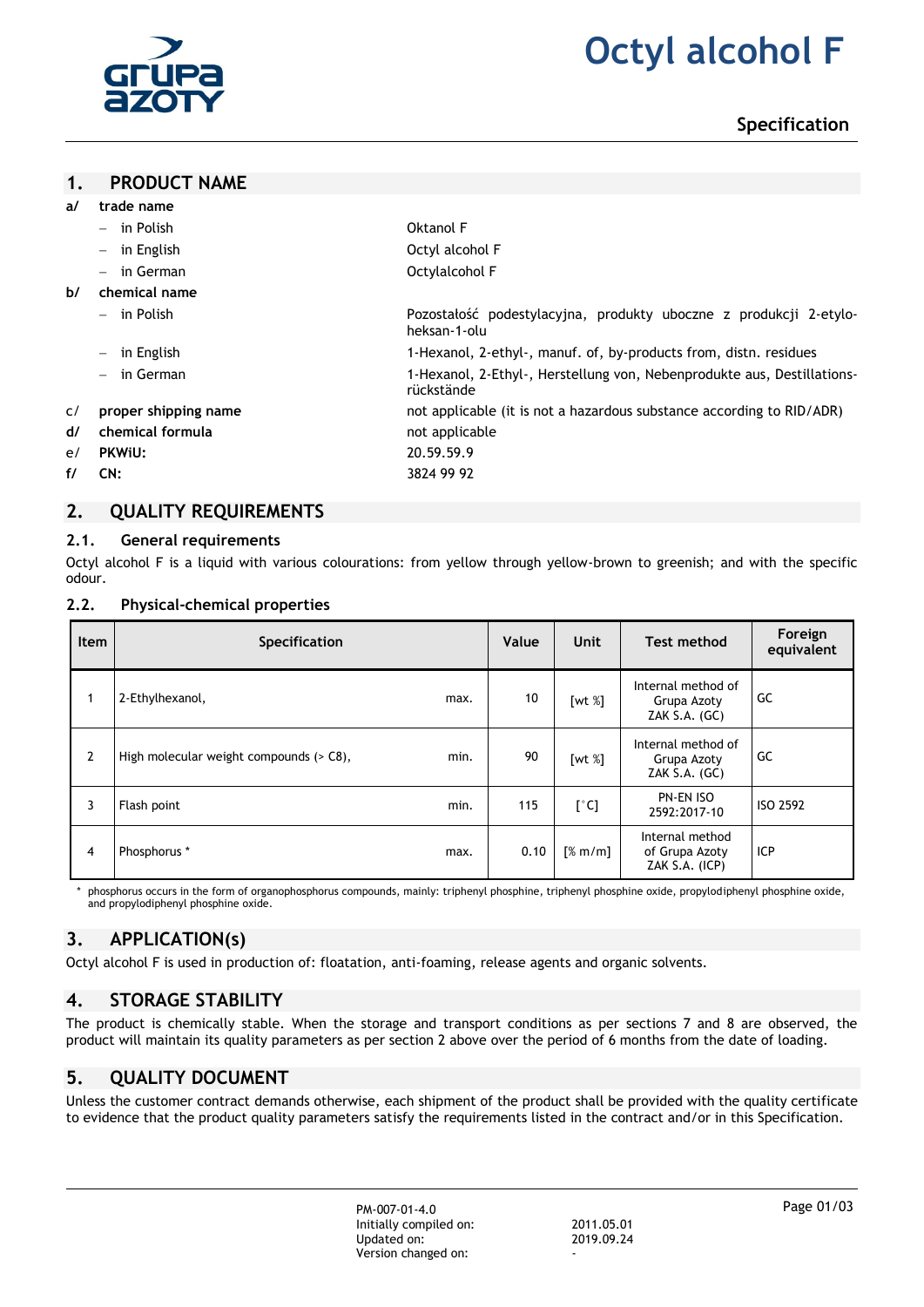

# **6. PACKING**

#### **6.1. General requirements**

Octyl alcohol F is available in bulk shipments, in steel rail tank cars, in tank-containers or in road tankers. Other types of containers are also allowable, if they protect the product sufficiently to maintain its quality, and if they provide safety in transport, storage, handling and use. In that case, the client should:

- Submit the valid certificate which permits the use of that type of containers in storage and transport, or his own statement in writing on the subject.
- Place marking on the containers, in accordance with applicable regulations.

#### **6.2. Labelling applicable for client's unit containers**

Marking of the client's unit containers shall specify:

#### **a/ According to Regulation (EC) № 1272/2008:**

| Identification data:          | name, address and phone number of the supplier (or suppliers)                                                                                           |  |  |
|-------------------------------|---------------------------------------------------------------------------------------------------------------------------------------------------------|--|--|
| Information on product amount | nominal amount of the product in the packages which are made available to the public,<br>unless that amount has been specified elsewhere on the package |  |  |
| Product identifier:           |                                                                                                                                                         |  |  |
| Substance name:               | "1-hexanol, 2-ethyl; manufacture of; by-products from; distillation residues"                                                                           |  |  |
| EC number:                    | "EC number 271-832-1"                                                                                                                                   |  |  |
| CAS number                    | "CAS number 68609-68-7"                                                                                                                                 |  |  |
| Hazard Pictogram:             |                                                                                                                                                         |  |  |
| GHS07: exclamation mark       |                                                                                                                                                         |  |  |

| Signal Word:              | "Warning"                                                       |
|---------------------------|-----------------------------------------------------------------|
| Hazard statements:        |                                                                 |
| H315:                     | "Causes skin irritation."                                       |
| H412:                     | "Harmful to aquatic life with long lasting effects."            |
| Precautionary statements: |                                                                 |
| P273:                     | "Avoid release to the environment."                             |
| P <sub>280</sub>          | "Wear protective gloves/protective clothing/face protection."   |
| P302+P352:                | "IF ON SKIN: Wash with plenty of soap and water."               |
| P362:                     | "Take off contaminated clothing."                               |
| $P332+P313:$              | "If skin irritation occurs: Get medical advice/attention."      |
| P501:                     | "Dispose of contents/container in accordance with regulations." |
|                           |                                                                 |

#### **b/ According to RID/ADR:**

- Octyl alcohol F is not classified as hazardous by RID/ADR.
- **c/ Inscription**
	- "Spent packages must be transferred to an authorised waste collecting company."
- **d/ Additional labelling required by national/local legislation**

# **7. STORAGE**

#### **7.1. Requirements for warehouses**

- Local exhaust ventilation systems, to eliminate vapours from the places of their emission, and general ventilation systems in rooms.
- Protection against accumulation of static electricity ignition of organic vapours may be initiated by any static discharge.
- Sprinkler systems, to cool down tanks/containers with water spray in case of fire.
- Liquid-impervious floors which make it possible to collect the spilled material and prevent its entry to the sewage system.
- Ex-proof wiring, lighting and ventilation systems.
- The storage rooms should be cool and dry.